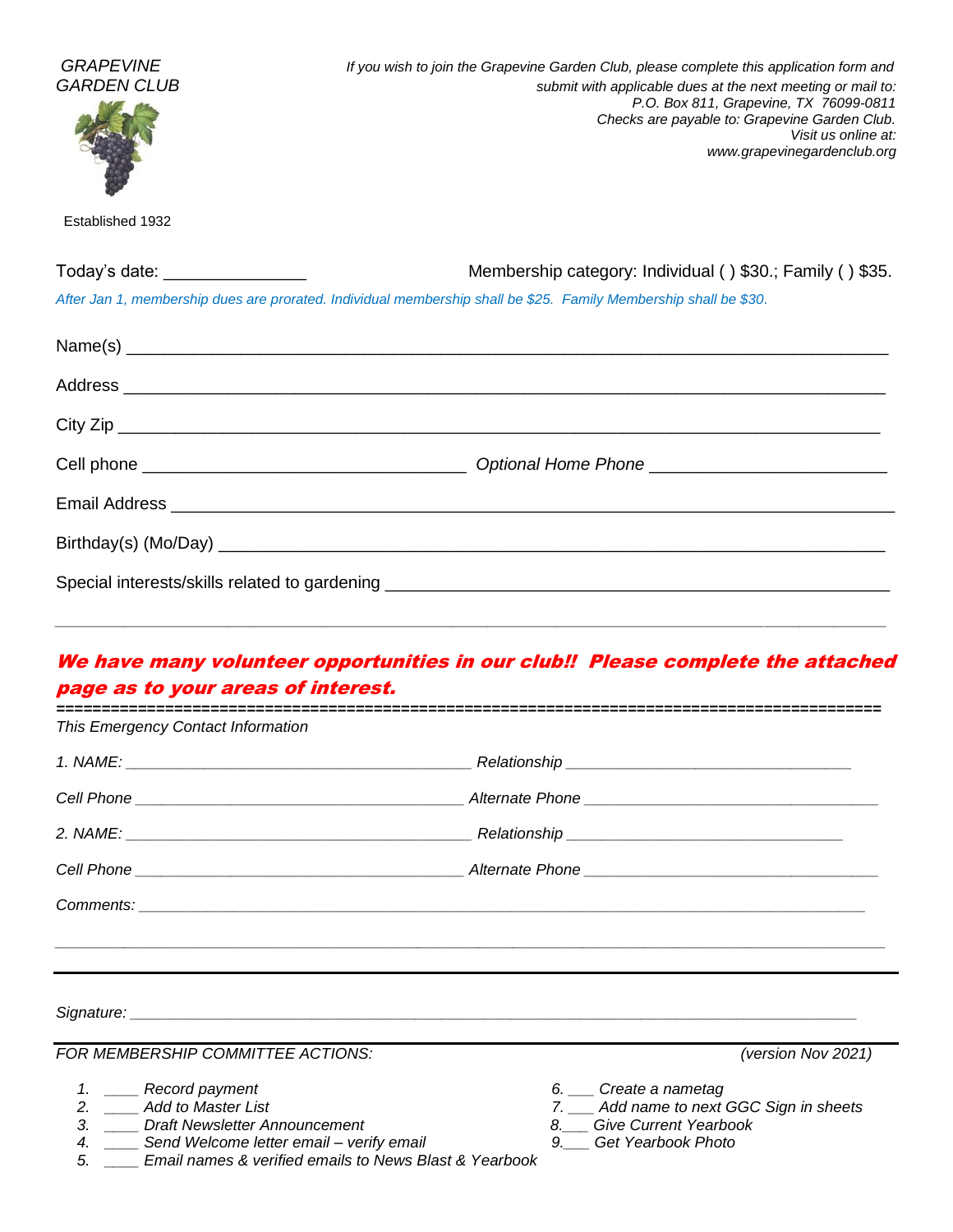## **GRAPEVINE GARDEN CLUB ACTIVITIES & INTEREST SURVEY**

|                                                            |                                                    | Please check areas of certification in which you serve or participate: cell: ______________________ |                                                                                  |  |
|------------------------------------------------------------|----------------------------------------------------|-----------------------------------------------------------------------------------------------------|----------------------------------------------------------------------------------|--|
|                                                            |                                                    |                                                                                                     |                                                                                  |  |
|                                                            |                                                    | ___ Master Composter ____ Butterfly Habitat ____ Backyard Wildlife Habitat                          |                                                                                  |  |
|                                                            |                                                    |                                                                                                     |                                                                                  |  |
|                                                            |                                                    | What programs/topics are you most interested in or would most help you in your garden?              |                                                                                  |  |
|                                                            |                                                    |                                                                                                     | Special Interests: Children Education Corowing Vegetables Communication Outreach |  |
|                                                            | General Volunteer Committee Member Committee Chair |                                                                                                     |                                                                                  |  |
| committees, activities, projects?<br><b>CLUB COMMITTEE</b> |                                                    | Are you interested in <b>VOLUNTEERING</b> to serve for any of the following specific Garden Club    | West TX Street Gardening Workdays                                                |  |
| <b>Club Awards</b>                                         |                                                    | <b>JUST FOR FUN</b>                                                                                 |                                                                                  |  |
| Communications (EBLAST)                                    |                                                    |                                                                                                     | Flowercade/Flower Arrangement                                                    |  |
| Meeting Hospitality_                                       |                                                    |                                                                                                     | <b>Gardens on View</b>                                                           |  |
| Membership_                                                |                                                    |                                                                                                     | Seed & Plant Exchange_                                                           |  |
| Newsletter                                                 |                                                    |                                                                                                     | Socials - Holiday &/or Special Luncheons                                         |  |
| Website                                                    |                                                    | Trips & Tours_                                                                                      |                                                                                  |  |
| <b>COMMUNITY &amp; FIELDWORK</b>                           |                                                    |                                                                                                     |                                                                                  |  |
|                                                            | <b>Butterfly Flutterby Festival (BFFB) Oct</b>     | <b>FUND RAISING</b>                                                                                 |                                                                                  |  |
| 20th-ish                                                   |                                                    | <b>Bulb Sales</b>                                                                                   |                                                                                  |  |
| <b>BFFB Youth Art contest</b>                              |                                                    |                                                                                                     | Merchandise Sales (Ways & Means)                                                 |  |
| Grapevine (GV) Festivals                                   |                                                    | October Craft Bazaar                                                                                |                                                                                  |  |
| <b>GV Botanical Gardens Docent</b>                         |                                                    | <b>Plant Sales</b>                                                                                  |                                                                                  |  |
| <b>Plant Sales DIGGING</b>                                 |                                                    |                                                                                                     |                                                                                  |  |
| Redbud 3rd grade project                                   |                                                    |                                                                                                     |                                                                                  |  |
|                                                            | <b>Wall Farrar Trail Adopt/Cleanup</b>             |                                                                                                     |                                                                                  |  |